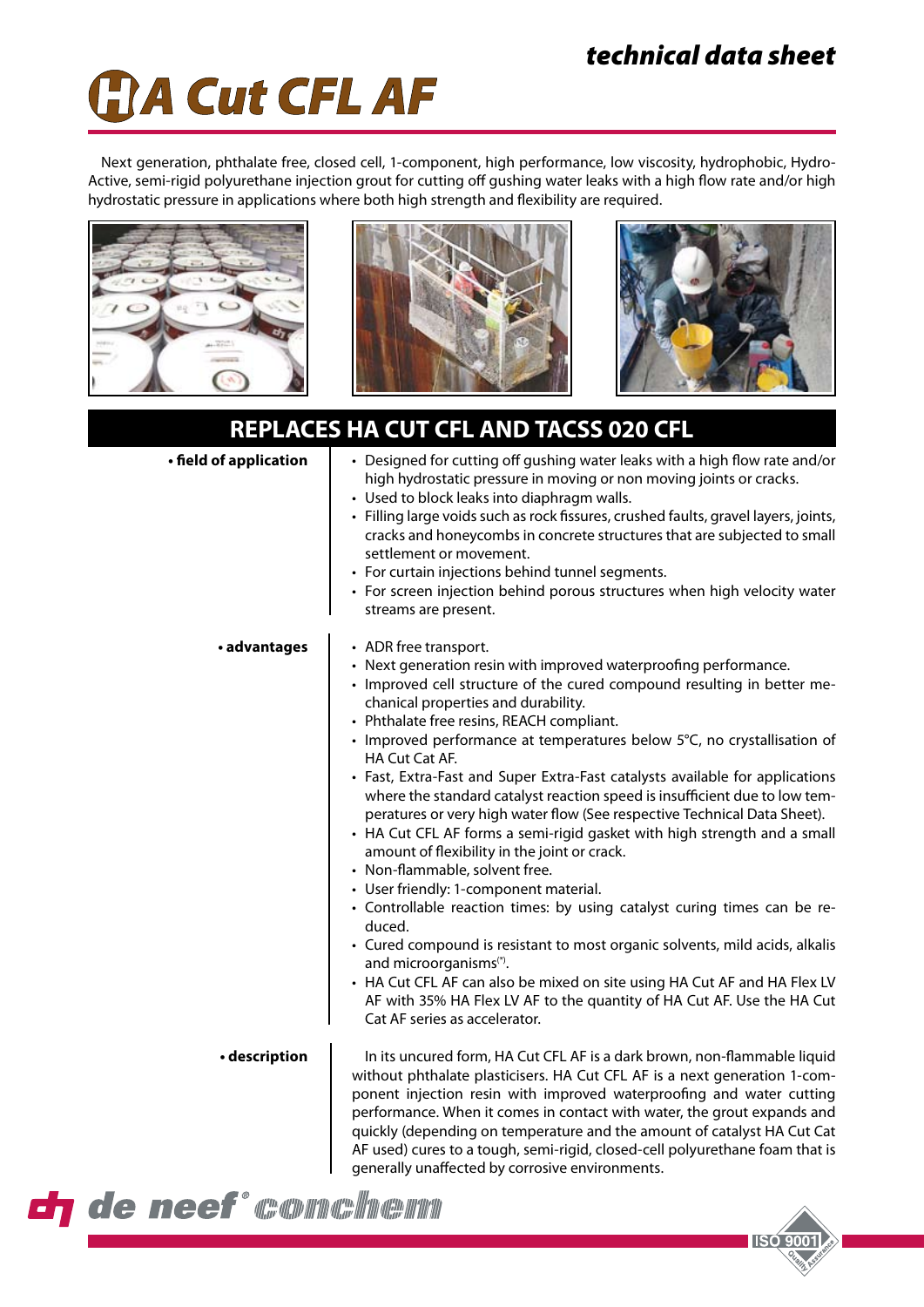#### **• application**

Before commencing the injection, consult the Technical Data Sheets and MSDS in order to be familiar with the materials at hand.

Always shake the HA Cut Cat AF well before use.

- **1. Surface preparation**
- Remove surface contaminants and debris to establish the pattern of the crack or joint. Active leaking cracks larger than 3 mm need to be sealed with an approved method.
- Drill holes of the correct diameter for the selected packer. Drill at an angle of 45°. Preferably the holes should be drilled staggered around the crack to insure good coverage of the crack in case it is not perpendicular to the concrete surface.
- The depth of the bore should be approximately half of the thickness of the concrete. As a rule of thumb the distance of the drill point from the crack is 1/2 the wall thickness.
- Distance between holes can vary by 15 to 90 cm, depending on the actual situation.
- $\cdot$  Insert the correctly sized packer into the hole up to 2/3 of its length. Tighten with a wrench or spanner by turning clockwise until sufficient tension has been reached to keep the packer in place during injection.
- Flush the crack with water before injecting with resin. This will flush out dust, debris and prime the crack for the injection resin and improve penetration of the product into the crack. Water in the crack will activate the resin.

#### **2. Resin and equipment preparation**

- Prepare the resin with the predetermined amount of catalyst. Shake HA Cut Cat AF well before use.
- No reaction with the resin will occur until the resin comes into contact with water.
- Protect the resin from water, since this will trigger a reaction in the container used and might cause the resin to harden or foam prematurely within the injection equipment.
- It is highly recommended to use separate pumps for the water and the resin injection to prevent cross contamination and blockages.
- The pumps should be thoroughly primed with Washing Agent Eco to lubricate and dry the system before injection. We recommend the use of pneumatic or electric 1-component pumps.

#### **3. Injection**

- Start the injection at the first packer.
- Start injecting at the lowest pressure setting of the pump. Slowly increase the pressure until the resin begins to flow. Pressures may vary from 14 bars to 200 bars depending on the size of the crack, the thickness of the concrete and the general condition of the concrete.
- A little leakage of resin through the concrete or crack is useful in showing the extent of resin travel. Large leaks should be plugged with rags, wait for the resin to set, then inject again.
- • During the injection water will first flow from the crack, followed by foaming resin. After this, pure resin will flow from the crack.
- Stop pumping when the pure resin reaches the next packer.
- Move to the next packer and repeat the procedure.
- After injecting through a few of the packers, go back to the first one and re-inject with resin.
- After the resin injection, water can be re-injected into the ports to cure resin left behind.
- Let the resin cure thoroughly before removing packers. The resulting holes can be filled with hydraulic cement.
- When the injection is finished, clean all tools and equipment which have been in contact with the resin with Washing Agent Eco. This should be done within 30 minutes. Do not use solvents or other cleaning products since they give less positive results and can create hazardous situations. Products should be disposed off according to local legislation.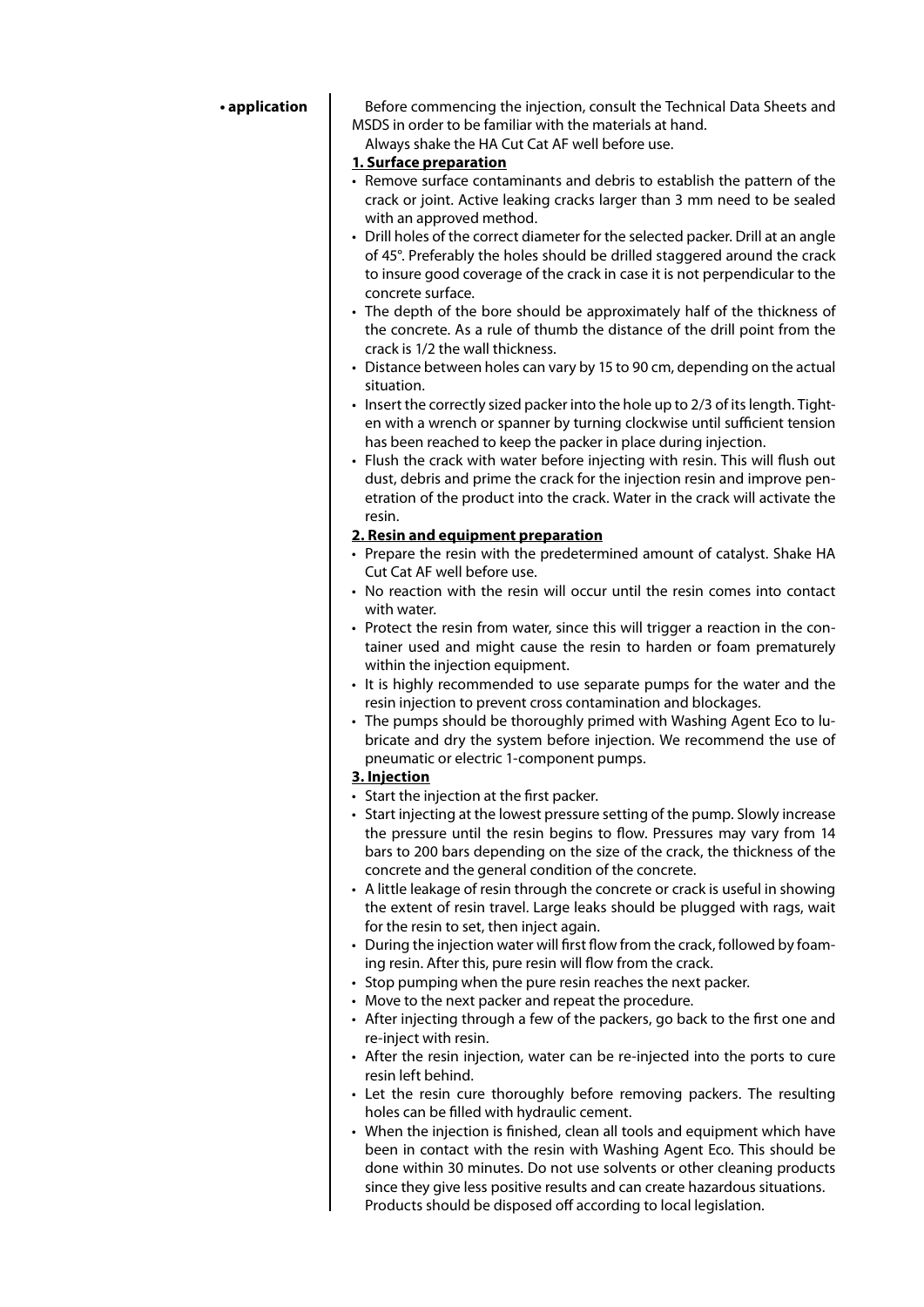| 4. Reactivity |                         |                       |                     |                    |  |
|---------------|-------------------------|-----------------------|---------------------|--------------------|--|
| Reactivity    | % HA Cut Cat AF         | <b>Start reaction</b> | <b>End reaction</b> | <b>Foam factor</b> |  |
| At 5°C        | $\overline{2}$          | Approx. 3'20"         | Approx. 18'30"      | Approx. 12V        |  |
|               | $\overline{\mathbf{3}}$ | Approx. 2'00'         | Approx. 12'30"      | Approx. 15V        |  |
|               | 5                       | Approx. 1'20"         | Approx. 8'00"       | Approx. 17V        |  |
|               | 10                      | Approx. 45"           | Approx. 4'20"       | Approx. 22V        |  |
| At 10°C       | $\overline{2}$          | Approx. 2'40"         | Approx. 16'00"      | Approx. 14V        |  |
|               | 3                       | Approx. 1'35"         | Approx. 11'30'      | Approx. 18V        |  |
|               | 5                       | Approx. 55"           | Approx. 6'30"       | Approx. 20V        |  |
|               | 10                      | Approx. 40"           | Approx. 3'50"       | Approx. 25V        |  |
| At 15°C       | 2                       | Approx. 2'15"         | Approx. 14'15"      | Approx. 16V        |  |
|               | 3                       | Approx. 1'15"         | Approx. 9'30'       | Approx. 20V        |  |
|               | 5                       | Approx. 50"           | Approx. 5'45"       | Approx. 22V        |  |
|               | 10                      | Approx. 40"           | Approx. 3'35"       | Approx. 25V        |  |
| At 20°C       | 2                       | Approx. 1'40"         | Approx. 12'30"      | Approx.17V         |  |
|               | 3                       | Approx. 1'00'         | Approx. 8'35"       | Approx. 20V        |  |
|               | 5                       | Approx. 45"           | Approx. 5'00"       | Approx. 23V        |  |
|               | 10                      | Approx. 35"           | Approx. 3'10"       | Approx. 26V        |  |
| At 25°C       | $\overline{2}$          | Approx. 1'10"         | Approx. 10'35"      | Approx. 17V        |  |
|               | $\overline{\mathbf{3}}$ | Approx. 55"           | Approx. 7'45"       | Approx. 21V        |  |
|               | 5                       | Approx. 40"           | Approx. 4'40"       | Approx. 24V        |  |
|               | 10                      | Approx. 30"           | Approx. 2'45"       | Approx. 27V        |  |
| At 30°C       | 2                       | Approx. 1'00"         | Approx. 8'35"       | Approx. 20V        |  |
|               | 3                       | Approx. 50"           | Approx. 6'45"       | Approx. 22V        |  |
|               | 5                       | Approx. 35"           | Approx. 3'35"       | Approx. 25V        |  |
|               | 10                      | Approx. 25"           | Approx. 2'25"       | Approx. 28V        |  |
| At 35°C       | 2                       | Approx. 55"           | Approx. 7'25"       | Approx. 21V        |  |
|               | 3                       | Approx. 40"           | Approx. 5'55"       | Approx. 23V        |  |
|               | 5                       | Approx. 30"           | Approx. 3'05"       | Approx. 25V        |  |
|               | 10                      | Approx. 20"           | Approx. 2'00"       | Approx. 28V        |  |
|               |                         |                       |                     |                    |  |

### **• technical data/properties**

| Property                      | Value         | <b>Norm</b>        |  |  |
|-------------------------------|---------------|--------------------|--|--|
| <b>HA Cut CFL AF</b>          |               |                    |  |  |
| Uncured                       |               |                    |  |  |
| Solids                        | 100 %         | EN ISO 3251        |  |  |
| Viscosity at 25°C (mPas)      | Approx. 350   | <b>EN ISO 3219</b> |  |  |
| Density (kg/dm <sup>3</sup> ) | Approx. 1,075 | EN ISO 2811        |  |  |
| Flash Point $(°C)$            | 140           | EN ISO 2719        |  |  |
| <b>HA Cut Cat AF</b>          |               |                    |  |  |
| Viscosity at 25 °C (mPas)     | Approx. 15    | EN ISO 3219        |  |  |
| Density (kg/dm <sup>3</sup> ) | Approx. 0,950 | EN ISO 2811        |  |  |
| Flash Point (°C)              | 70            |                    |  |  |
| Cured                         |               |                    |  |  |
| Density (kg/dm <sup>3</sup> ) | Approx. 1,000 | EN ISO 1183        |  |  |
| Compressive strength (MPa)    | Approx. 9,5   | EN 12190           |  |  |
| Flexural strength (MPa)       | Approx. 9     | EN 12190           |  |  |